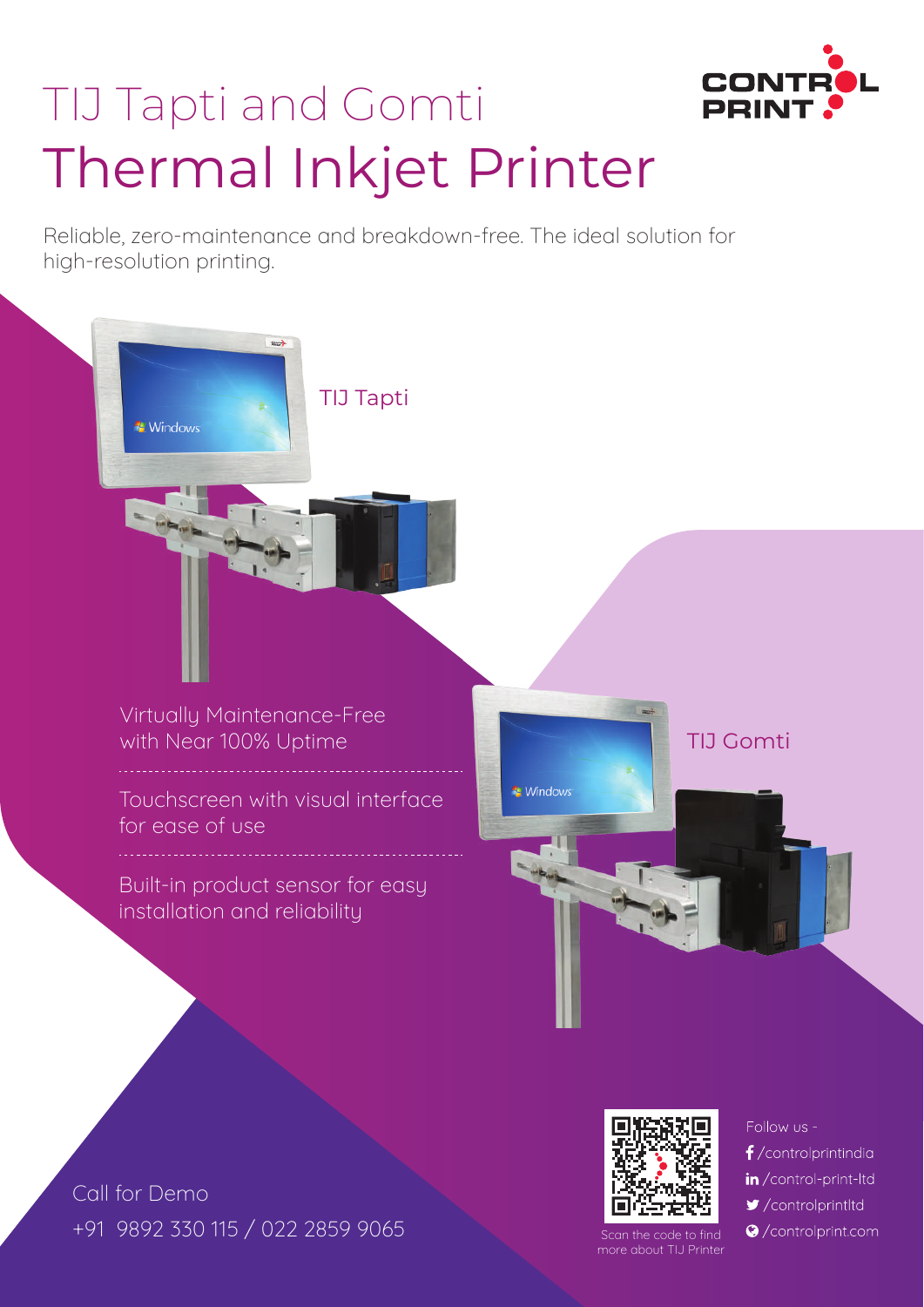# Our Most Cost-Effective Printer

### Cartridge-based technology keeps costs under control and within budget

The Control Print TIJ is a simple, maintenance free printer based on the Thermal Inkjet Technology suitable for a variety of basic & advanced coding applications such as Date, Price, Batch, Linear & Datamatrix Barcodes and Predefined Logos across the Pharmaceutical, Food, Packaged Goods, Beverage & Liquor and FMCG Industry with seamless integration. Also, capability of seamless integration with external device such as weighing scale.

The TIJ printer can be easily integrated across a wide gamut of production lines and is suitable for printing onto all porous materials and non-porous materials.



#### Uptime & Maintenance

- Cartridge replacement leads to the de facto replacement of the printhead and ink delivery system
- $\odot$  Since the time between replacement of cartridges is short, in effect the printer is always using a new printhead and ink delivery system leading to the highest performance levels
- $\oslash$  Zero downtime, in case of any issues cartridge can be replaced in a few seconds
- $\odot$  No printhead cleaning, filter replacements or any other maintenance requirements
- No startup / shutdown or long shutdown procedures to follow
- Remote access possible from tech support



#### Simple, intuitive operation:

- User friendly, 10.4 inch touchscreen color display with WYSIWYG graphical interface
- Automatic Error Diagnostics for cautions and easy troubleshooting
- User Profile Manager with multiple levels of access
- $\oslash$  Minimal operator training and online support available 24x7 from our service center
- Access levels can be defined to ensure safe handling
- Error log features



#### Excellent print quality and capabilities

- High quality upto 600 dpi (dots per inch) maximum print resolution
- $\oslash$  Standard printing functions include Linear Barcodes, Data Matrix Codes, OR Codes, Automatic Date & Time Functions, Numbering, Graphics and Logos
- $\odot$  Speed upto 60 meters per minute at high resolutions
- Ink Range Aqueous and Solvent
- $\odot$  Ink Colors Black, Red and Blue available in Aqueous and Ink Colors - Black, Yellow and Blue available in Solvent
- Cartridges with 45ml & 230ml
- Longer shelf life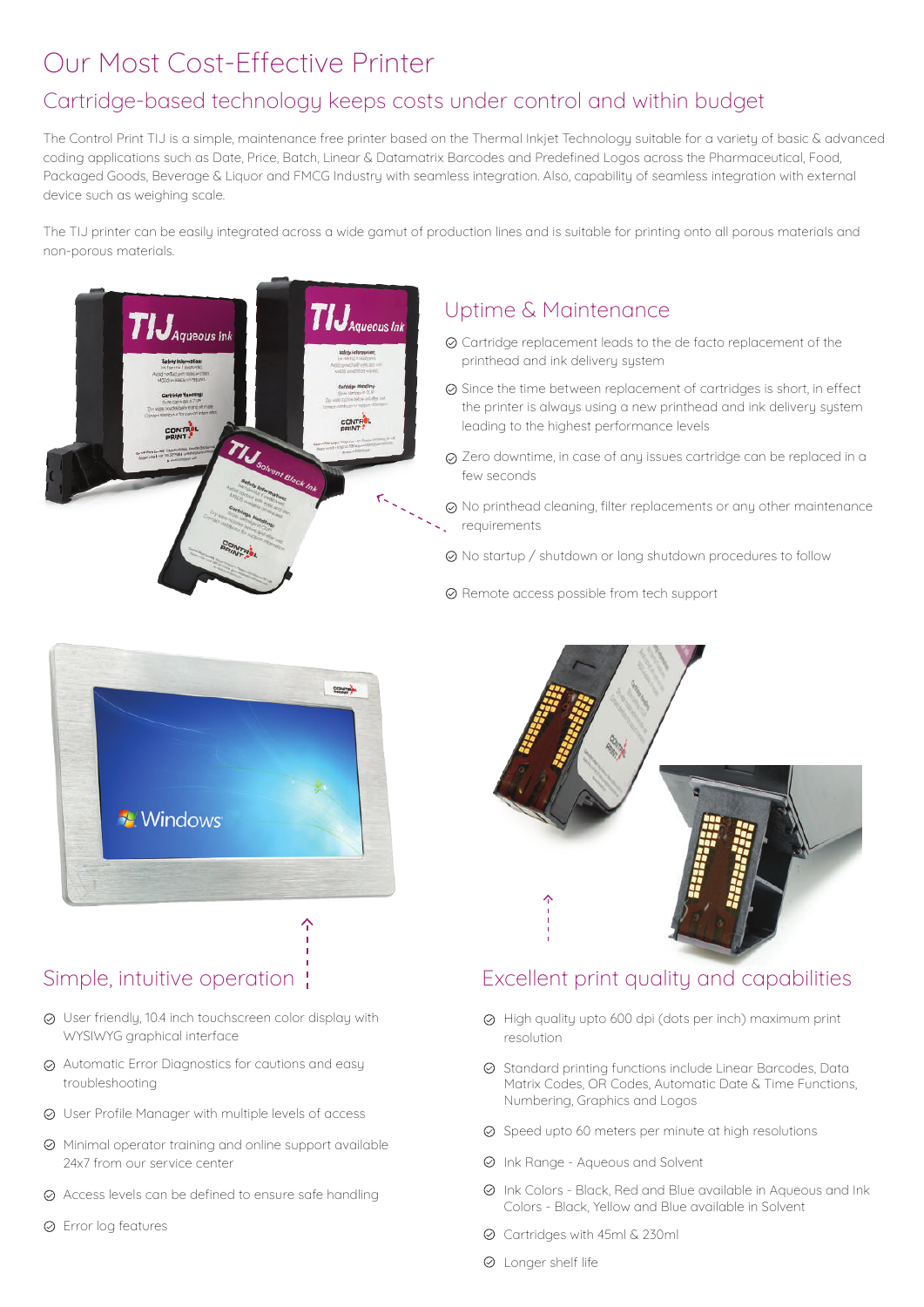

----------->

# Flexibility, Communication & Integration

- $\oslash$  Easy to setup and integrate onto almost any production line
- Compact footprint and small printhead size
- LAN / USB / Various I/O function / Smart card & RS 485 port for communication
- Hypertext, logos, backup & restore via USB
- Internal Product Sensor
- 2 printhead can be controlled through one controller
- Technical support available via remote access

## Technical Specification



| <b>CONTROLLER</b>                 | <b>TAPTI</b>                          | GOMTI 1/2" Version                    | <b>GOMTI 1" Version</b>               |
|-----------------------------------|---------------------------------------|---------------------------------------|---------------------------------------|
| Standard Finish                   | Anodized Aluminium Black & Blue       | Anodized Aluminium Black & Blue       | Anodized Aluminium Black & Blue       |
| Dimension                         | 285 mm X 215 mm X 50 mm               | 285 mm X 215 mm X 50 mm               | 285 mm X 215 mm X 50 mm               |
| Display                           | 10.4" TFT LCD                         | 10.4" TFT LCD                         | 10.4" TFT LCD                         |
| Weight                            | 2.25kg (4.96 lbs)                     | 2.25kg (4.96 lbs)                     | 2.25kg (4.96 lbs)                     |
| Terminal Degree of Protection     | IP 64                                 | IP 64                                 | IP 64                                 |
| PRINT HEAD                        |                                       |                                       |                                       |
| Standard Finish                   | Aluminium Black & Blue Anodized       | Aluminium Black & Blue Anodized       | Aluminium Black & Blue Anodized       |
| Dimension                         | 105 mm x 94 mm x 73 mm                | 175 mm x 140 mm x 93 mm               | 175 mm x 140 mm x 93 mm               |
| Weight                            | 670 gram (1.48 lbs)                   | 1.2 kg                                | $1.2$ kg                              |
| <b>Electrical Connection</b>      | 92-260 VAC (50-60 HZ)                 | 92-260 VAC (50-60 HZ)                 | 92-260 VAC (50-60 HZ)                 |
| Relative Air Humidity             | Up to 90% Non Condensing              | Up to 90% Non Condensing              | Up to 90% Non Condensing              |
| Temperature Range                 | $0-50^\circ$ C                        | $0-50^\circ$ C                        | $0-50^\circ$ C                        |
| <b>HARDWARE</b>                   |                                       |                                       |                                       |
| Add on High Print Heads           | Max 8                                 | Max 8                                 | Max 8                                 |
| Spring Loaded Carton Follower     | Optional                              | Optional                              | Optional                              |
| Top Coding Bracket & Floor Stand  | O1                                    | O <sub>1</sub>                        | O1                                    |
| <b>External Product Sensor</b>    | Optional                              | Optional                              | Optional                              |
| External Encoder                  | Optional                              | Optional                              | Optional                              |
| Product Detector                  | Internal / External                   | Internal / External                   | Internal / External                   |
| Communication Link                | RS 232/RS485 / USB / LAN /            | RS 232/RS485 / USB / LAN /            | RS 232/RS485 / USB / LAN /            |
|                                   | Various I/O Function                  | Various I/O Function                  | Various I/O Function                  |
| PRINTING CAPABILITY               |                                       |                                       |                                       |
| Character Set                     | Full Alphanumeric and Special Symbols | Full Alphanumeric and Special Symbols | Full Alphanumeric and Special Symbols |
| Standard Font                     | Unicode Fonts/Windows Fonts           | Unicode Fonts/Windows Fonts           | Unicode Fonts/Windows Fonts           |
| Logos                             | Unlimited / JPEG / BMP                | Unlimited / JPEG / BMP Unicode Fonts  | Unlimited / JPEG / BMP Unicode Fonts  |
| Line Speeds                       | 0-60 meter/min @ resolution 600DPI    | 0-60 meter/min @ resolution 600DPI    | 0-60 meter/min @ resolution 300DPI    |
| <b>External Message Selection</b> | Yes (Through BCD / LAN)               | Yes (Through BCD / LAN)               | Yes (Through BCD / LAN)               |
| Message Storage                   | Up to 200 Message per file upto 10 GB | Up to 200 Message per file upto 10 GB | Up to 200 Message per file upto 10 GB |
|                                   | storage                               | storage                               | storage                               |
| Printhead to Product Distance     | Up to 10 mm                           | Up to 10 mm                           | Up to 10 mm                           |
| Character Height                  | 45ml - 1.5 mm to 12.7 mm              | 230 ml - 1.5 mm to 12.7 mm            | 230 ml - 1.5 mm to 25.4 mm            |
| (Mix Matrix Font possible)        |                                       |                                       |                                       |
| No. of Lines                      | Capable of printing upto 20 lines and |                                       |                                       |
|                                   | easily readable upto 10 lines         |                                       |                                       |